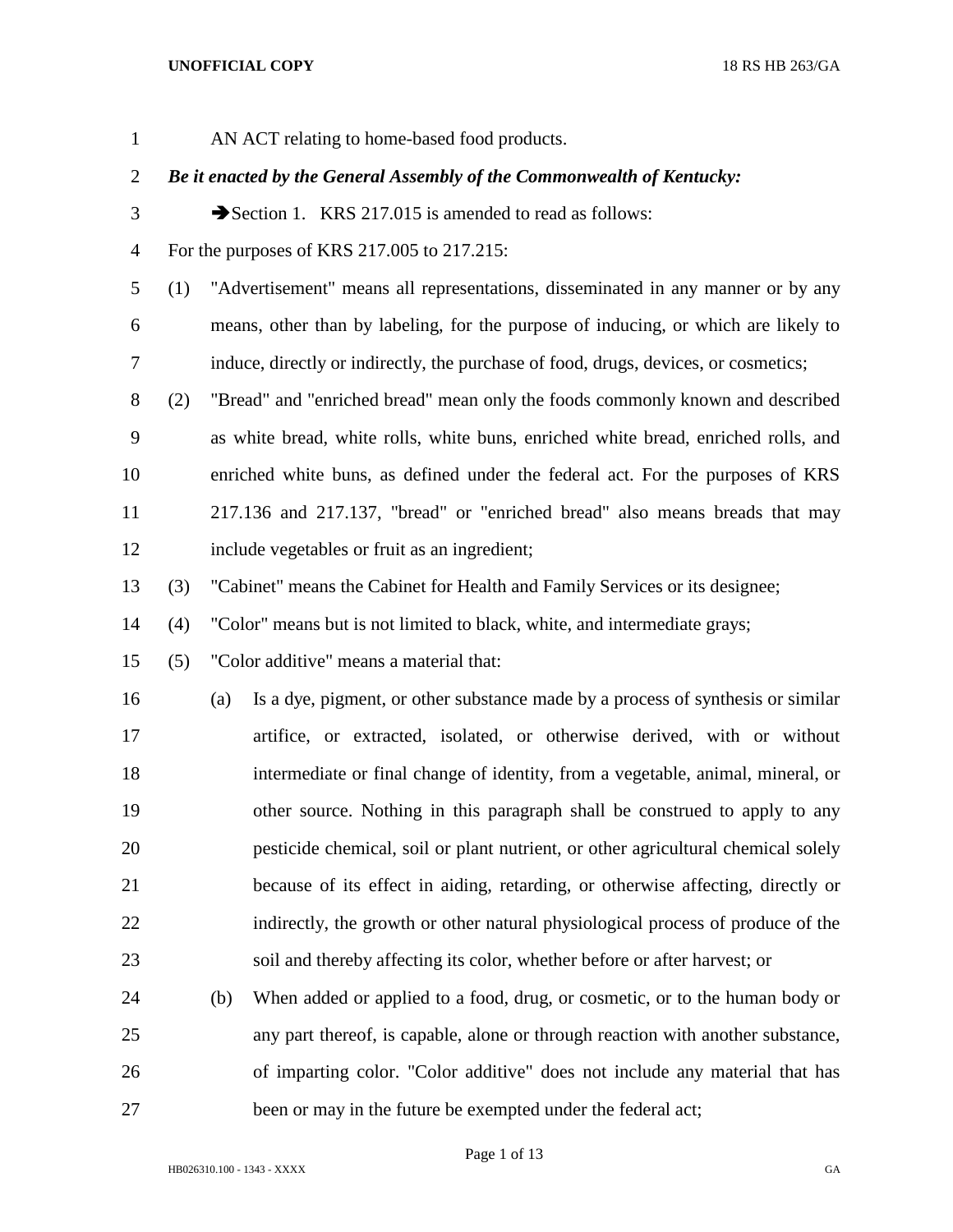| $\mathbf 1$    | (6) |     | "Contaminated with filth" means any food, drug, device, or cosmetic that is not       |
|----------------|-----|-----|---------------------------------------------------------------------------------------|
| $\overline{2}$ |     |     | securely protected from dust, dirt, and as far as may be necessary by all reasonable  |
| 3              |     |     | means, from all foreign or injurious contaminants;                                    |
| $\overline{4}$ | (7) |     | "Cosmetic" means:                                                                     |
| 5              |     | (a) | Articles intended to be rubbed, poured, sprinkled, sprayed on, introduced into,       |
| 6              |     |     | or otherwise applied to the human body or any part thereof for cleansing,             |
| 7              |     |     | beautifying, promoting attractiveness, or altering the appearance; and                |
| 8              |     | (b) | Articles intended for use as a component of those articles, except that the term      |
| 9              |     |     | shall not include soap;                                                               |
| 10             | (8) |     | "Device," except when used in subsection (48) of this section, KRS 217.035(6),        |
| 11             |     |     | KRS 217.065(3), KRS 217.095(3), and KRS 217.175(10), means instruments,               |
| 12             |     |     | apparatus, and contrivances, including their components, parts, and accessories,      |
| 13             |     |     | intended:                                                                             |
| 14             |     | (a) | For use in the diagnosis, cure, mitigation, treatment, or prevention of disease       |
| 15             |     |     | in man or other animals; or                                                           |
| 16             |     | (b) | To affect the structure or any function of the body of man or other animals;          |
| 17             | (9) |     | "Dispense" means to deliver a drug or device to an ultimate user or research subject  |
| 18             |     |     | by or pursuant to the lawful order of a practitioner, including the packaging,        |
| 19             |     |     | labeling, or compounding necessary to prepare the substance for that delivery;        |
| 20             |     |     | (10) "Dispenser" means a person who lawfully dispenses a drug or device to or for the |
| 21             |     |     | use of an ultimate user;                                                              |
| 22             |     |     | $(11)$ "Drug" means:                                                                  |
| 23             |     | (a) | Articles recognized in the official United States pharmacopoeia, official             |
| 24             |     |     | homeopathic pharmacopoeia of the United States, or official national                  |
| 25             |     |     | formulary, or any supplement to any of them;                                          |
| 26             |     | (b) | Articles intended for use in the diagnosis, cure, mitigation, treatment or            |
| 27             |     |     | prevention of disease in man or other animals;                                        |

# Page 2 of 13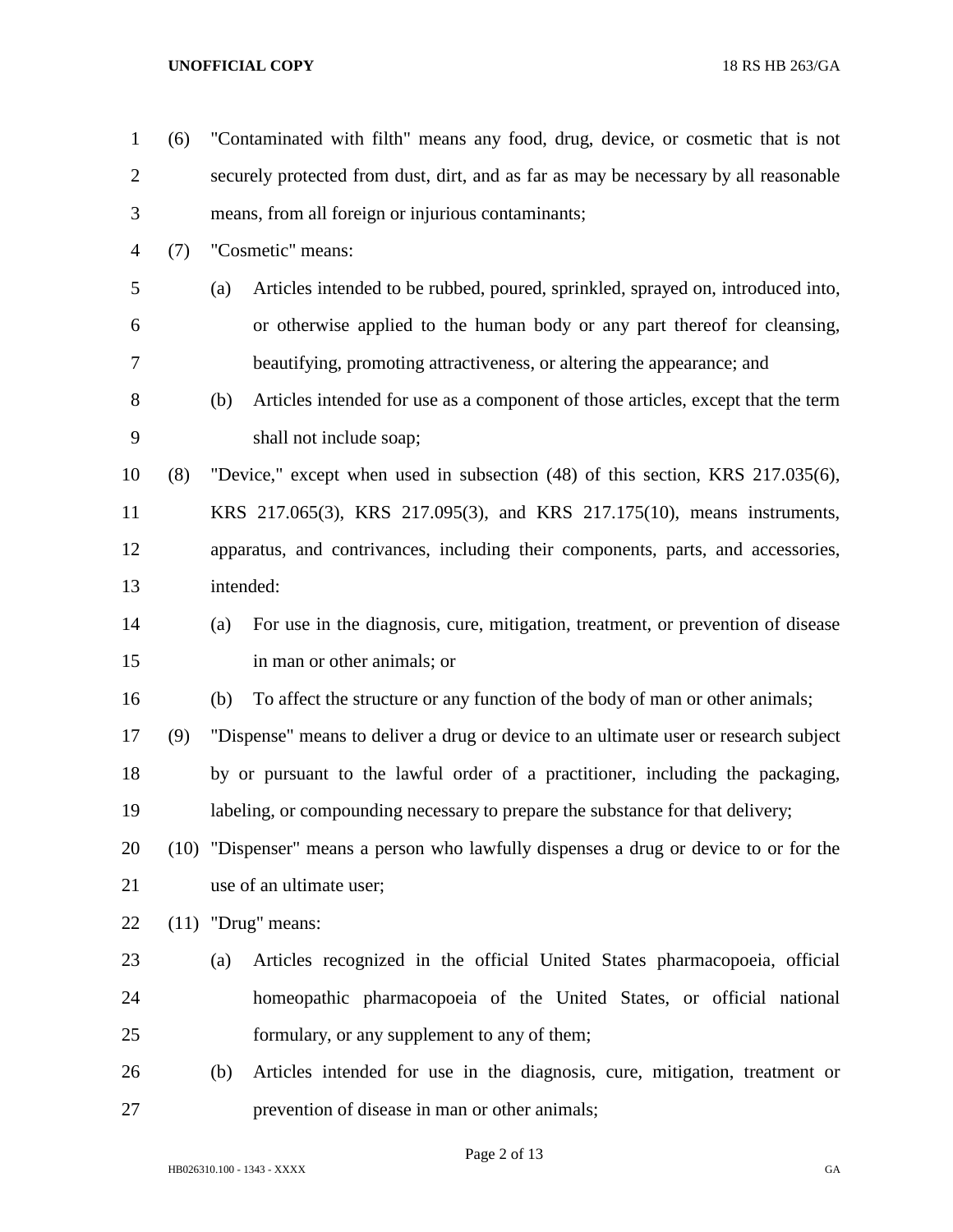(c) Articles, other than food, intended to affect the structure or any function of the body of man or other animals; and (d) Articles intended for use as a component of any article specified in this subsection but does not include devices or their components, parts, or accessories; (12) "Enriched," as applied to flour, means the addition to flour of vitamins and other nutritional ingredients necessary to make it conform to the definition and standard of enriched flour as defined under the federal act; (13) "Environmental Pesticide Control Act of 1972" means the Federal Environmental Pesticide Control Act of 1972, Pub. L. 92-516, and all amendments thereto; (14) "Fair Packaging and Labeling Act" means the Fair Packaging and Labeling Act as it relates to foods and cosmetics, 15 U.S.C. secs. 1451 et seq., and all amendments thereto; (15) "Federal act" means the Federal Food, Drug and Cosmetic Act, 21 U.S.C. secs. 301 et seq., 52 Stat. 1040 et seq., or amendments thereto; (16) "Filled milk" means any milk, cream, or skimmed milk, whether or not condensed, evaporated, concentrated, frozen, powdered, dried, or desiccated, to which has been added, or which has been blended or compounded with, any fat or oil other than milk fat, except the fat or oil of contained eggs and nuts and the fat or oil of substances used for flavoring purposes only, so that the resulting product is an imitation or semblance of milk, cream, skimmed milk, ice cream mix, ice cream, or frozen desserts, whether or not condensed, evaporated, concentrated, frozen, powdered, dried, or desiccated, whether in bulk or in containers, hermetically sealed or unsealed. This definition does not mean or include any milk or cream from which no part of the milk or butter fat has been extracted, whether or not condensed, evaporated, concentrated, powdered, dried, or desiccated, to which has been added any substance rich in vitamins, nor any distinctive proprietary food compound not

Page 3 of 13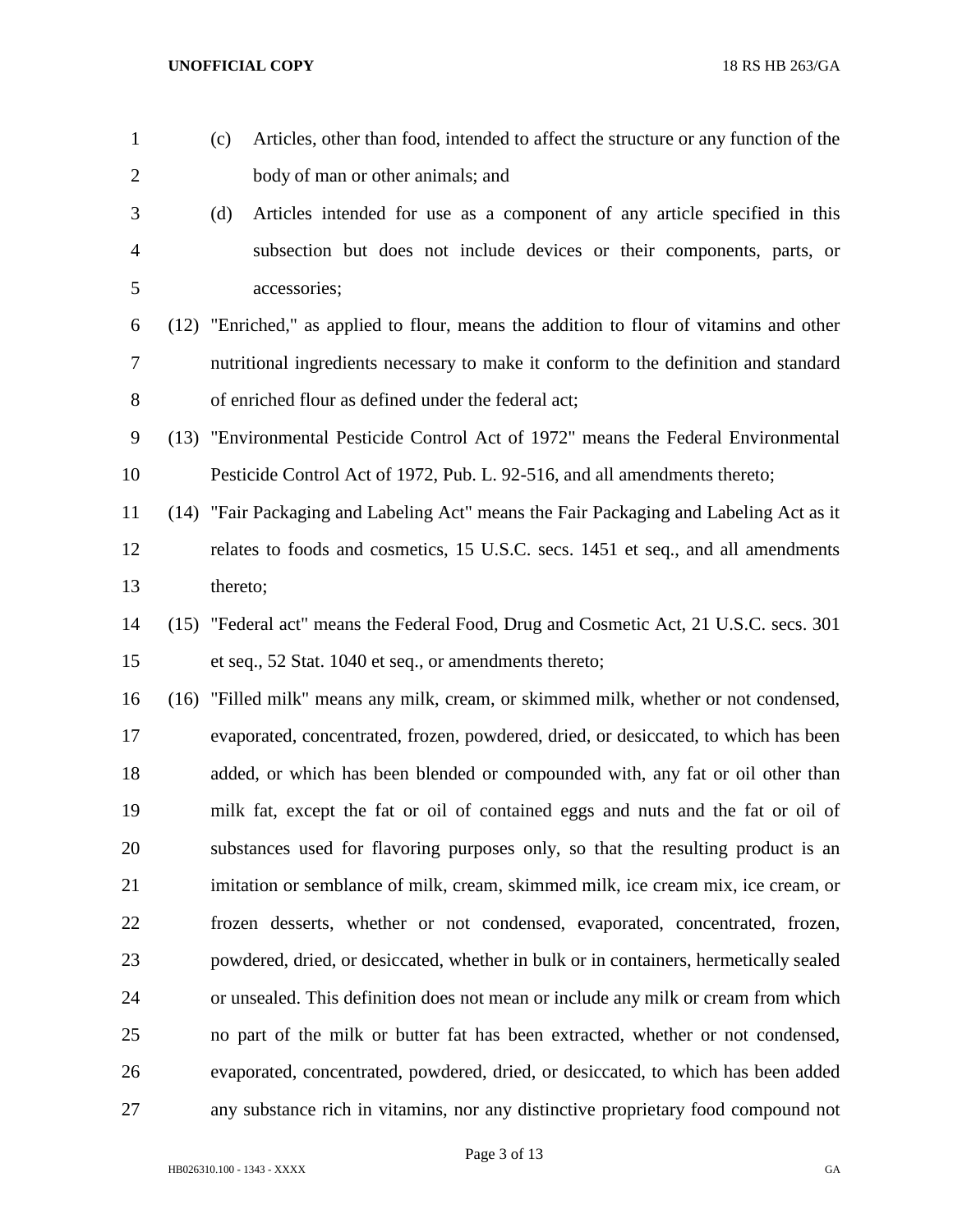readily mistaken for milk or cream or for condensed, evaporated, concentrated, powdered, dried, or desiccated milk or cream, if the compound is prepared and designed for the feeding of infants or young children, sick or infirm persons, and customarily used on the order of a physician, and is packed in individual containers bearing a label in bold type that the contents are to be used for those purposes; nor shall this definition prevent the use, blending, or compounding of chocolate as a flavor with milk, cream, or skimmed milk, desiccated, whether in bulk or in containers, hermetically sealed or unsealed, to or with which has been added, blended or compounded no other fat or oil other than milk or butter fat;

 (17) "Flour" means only the foods commonly known as flour, white flour, wheat flour, plain flour, bromated flour, self-rising flour, self-rising white flour, self-rising wheat flour, phosphated flour, phosphated white flour, and phosphated wheat flour, defined under the federal act;

(18) "Food" means:

## (a) Articles used for food or drink for man or other animals;

(b) Chewing gum; and

(c) Articles used for components of any such article;

 (19) "Food additive" means any substance the intended use of which results or may be reasonably expected to result, directly or indirectly, in its becoming a component or otherwise affecting the characteristics of any food, including any substance intended for use in producing, manufacturing, packing, processing, preparing, treating, packaging, transporting, or holding food; and including any source of radiation intended for any of these uses, if the substance is not generally recognized, among experts qualified by scientific training and experience to evaluate its safety, as having been adequately shown through scientific procedures or, in the case of a substance used in a food prior to January 1, 1958, through either scientific procedures or experience based on common use in food to be safe under the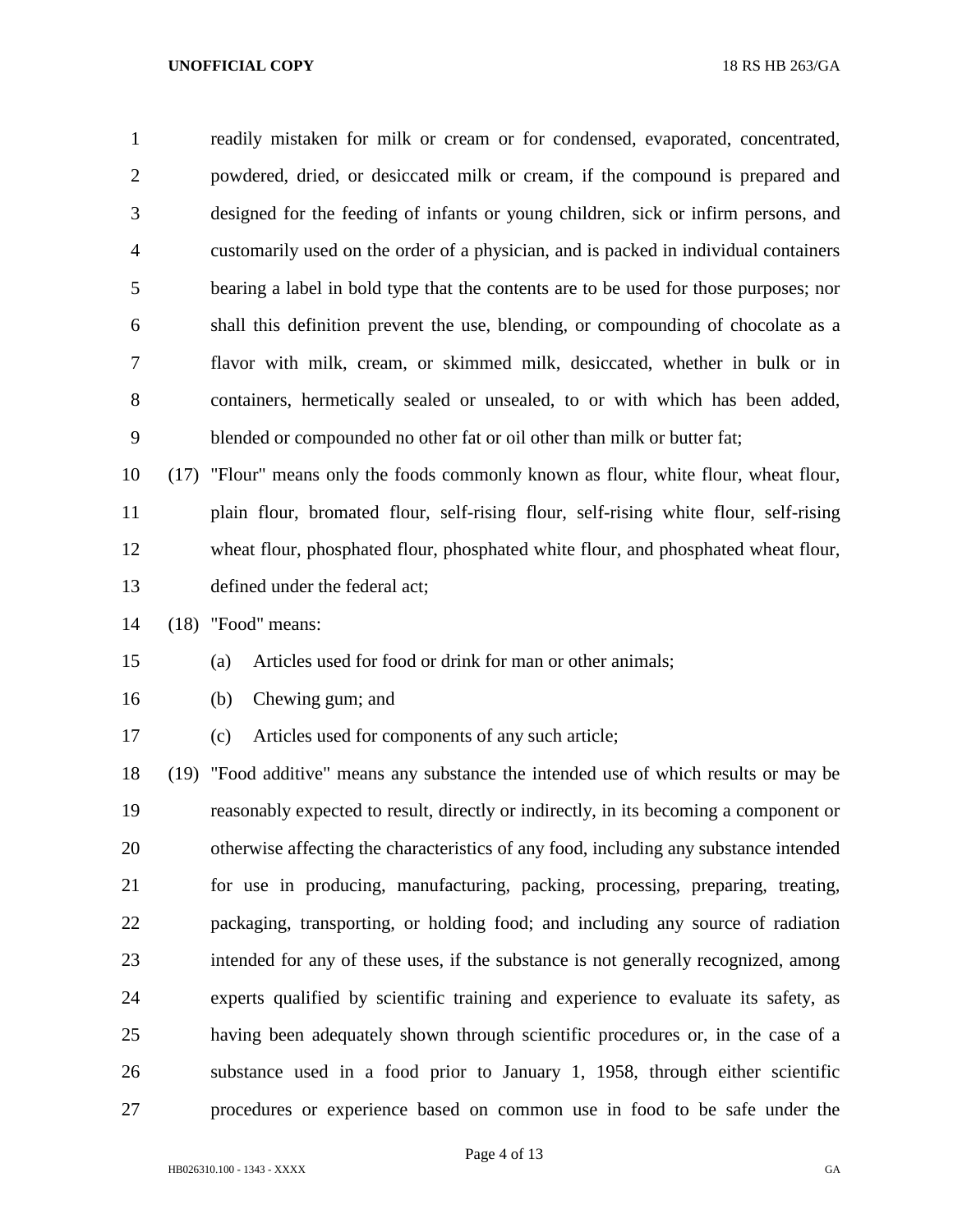- conditions of its intended use; except that the term does not include: (a) A pesticide chemical in or on a raw agricultural commodity; (b) A pesticide chemical to the extent that it is intended for use or is used in the production, storage, or transportation of any raw agricultural commodity; (c) A color additive; or (d) Any substance used in accordance with a sanction or approval granted prior to the enactment of the Food Additives Amendment of 1958, pursuant to the
- federal act; the Poultry Products Inspection Act, 21 U.S.C. secs. 451 et seq.; or the Meat Inspection Act of 1907; and amendments thereto;
- (20) "Food processing establishment" means any commercial establishment in which food is manufactured, processed, or packaged for human consumption, but does not include retail food establishments, home-based processors, or home-based microprocessors;
- (21) "Food service establishment" means any fixed or mobile commercial establishment that engages in the preparation and serving of ready-to-eat foods in portions to the consumer, including but not limited to: restaurants; coffee shops; cafeterias; short order cafes; luncheonettes; grills; tea rooms; sandwich shops; soda fountains; taverns; bars; cocktail lounges; nightclubs; roadside stands; industrial feeding establishments; private, public or nonprofit organizations or institutions routinely serving food; catering kitchens; commissaries; charitable food kitchens; or similar places in which food is prepared for sale or service on the premises or elsewhere with or without charge. It does not include food vending machines, establishments serving beverages only in single service or original containers, or retail food stores which only cut, slice, and prepare cold-cut sandwiches for individual consumption;
- (22) "Food storage warehouse" means any establishment in which food is stored for subsequent distribution;
- (23) "Immediate container" does not include package liners;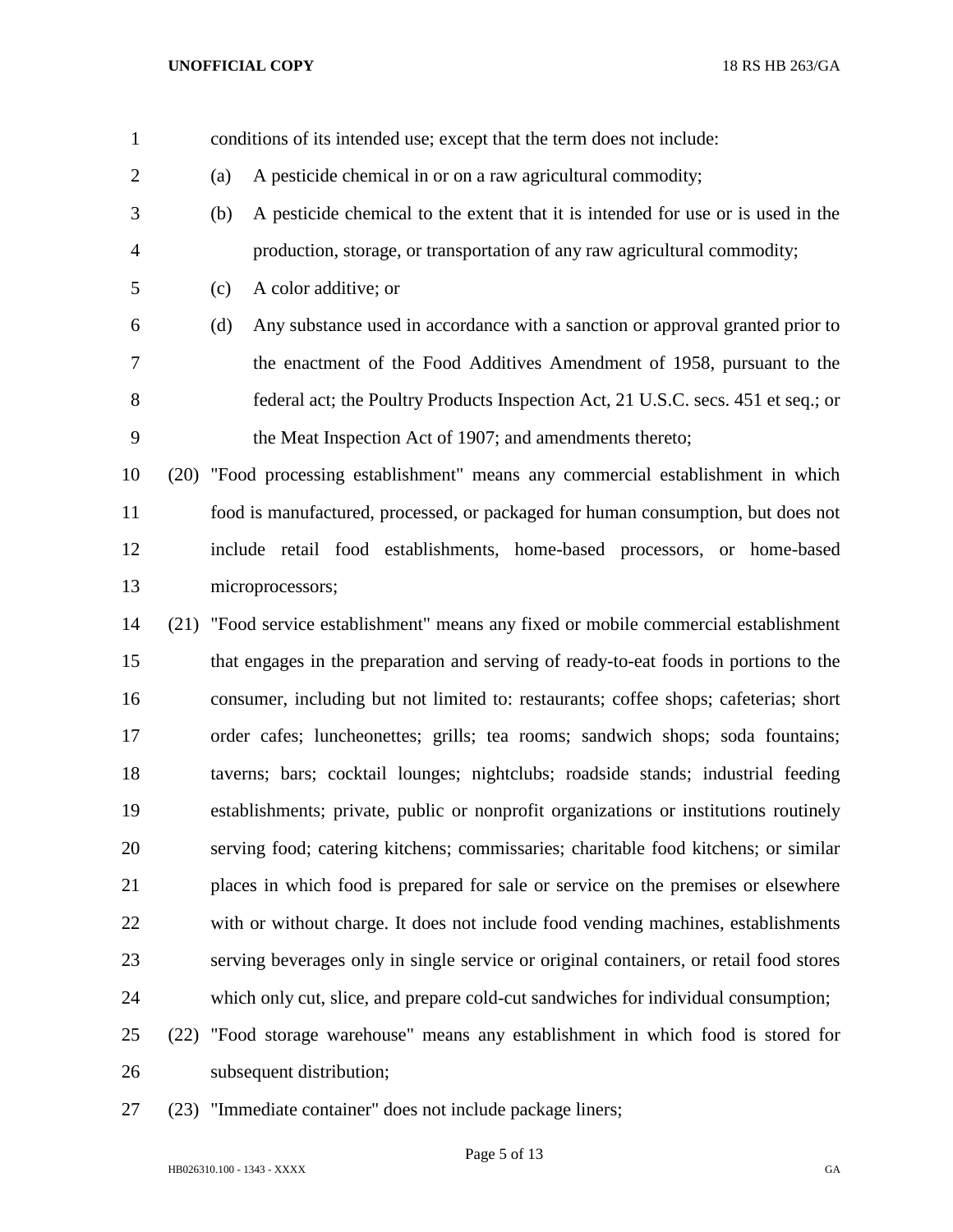| $\mathbf{1}$   | (24) "Imminent health hazard" means a significant threat or danger to health that is     |
|----------------|------------------------------------------------------------------------------------------|
| $\overline{2}$ | considered to exist when there is evidence sufficient to show that a product,            |
| 3              | practice, circumstance, or event creates a situation that requires immediate             |
| $\overline{4}$ | correction or cessation of operation to prevent illness or injury based on:              |
| 5              | The number of potential illnesses or injuries; or<br>(a)                                 |
| 6              | The nature, severity, and duration of the anticipated illness or injury;<br>(b)          |
| 7              | (25) "Interference" means threatening or otherwise preventing the performance of lawful  |
| $8\,$          | inspections or duties by agents of the cabinet during all reasonable times of            |
| 9              | operation;                                                                               |
| 10             | (26) "Label" means a display of written, printed, or graphic matter upon the immediate   |
| 11             | container of any article; and a requirement made by or under authority of KRS            |
| 12             | 217.005 to 217.215 that any word, statement, or other information appearing on the       |
| 13             | label shall not be considered to be complied with unless the word, statement, or         |
| 14             | other information also appears on the outside container or wrapper, if any there be,     |
| 15             | of the retail package of the article, or is easily legible through the outside container |
| 16             | or wrapper;                                                                              |
| 17             | (27) "Labeling" means all labels and other written, printed, or graphic matter:          |
| 18             | Upon an article or any of its containers or wrappers; or<br>(a)                          |
| 19             | Accompanying the article;<br>(b)                                                         |
| 20             | (28) "Legend drug" means a drug defined by the Federal Food, Drug and Cosmetic Act,      |
| 21             | as amended, and under which definition its label is required to bear the statement       |
| 22             | "Caution: Federal law prohibits dispensing without prescription.";                       |
| 23             | (29) "Meat Inspection Act" means the Federal Meat Inspection Act, 21 U.S.C. secs. 71 et  |
| 24             | seq., 34 Stat. 1260 et seq., including any amendments thereto;                           |
| 25             | (30) "New drug" means:                                                                   |
| 26             | Any drug the composition of which is such that the drug is not generally<br>(a)          |
| 27             | recognized among experts qualified by scientific training and experience to              |

Page 6 of 13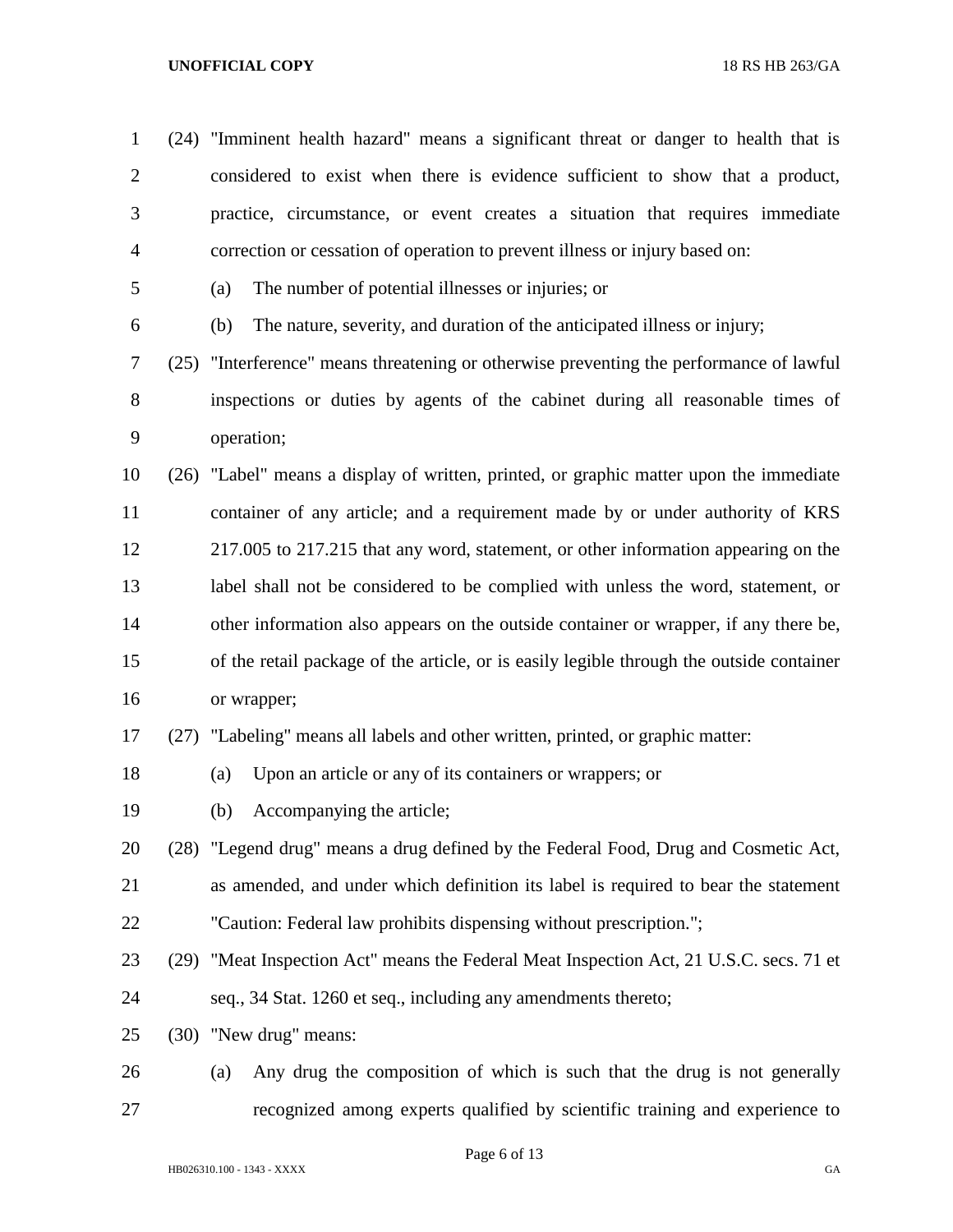| $\mathbf{1}$   | evaluate the safety of drugs as safe for use under the conditions prescribed,            |
|----------------|------------------------------------------------------------------------------------------|
| $\overline{2}$ | recommended, or suggested in the labeling thereof; or                                    |
| 3              | Any drug the composition of which is such that the drug, as a result of<br>(b)           |
| $\overline{4}$ | investigations to determine its safety for use under prescribed conditions, has          |
| 5              | become so recognized, but which has not, otherwise than in the investigations,           |
| 6              | been used to a material extent or for a material time under the conditions;              |
| 7              | (31) "Official compendium" means the official United States pharmacopoeia, official      |
| $8\,$          | homeopathic pharmacopoeia of the United States, official national formulary, or any      |
| 9              | supplement to any of them;                                                               |
| 10             | (32) "Person" means an individual, firm, partnership, company, corporation, trustee,     |
| 11             | association, or any public or private entity;                                            |
| 12             | (33) "Pesticide chemical" means any substance that alone in chemical combination, or in  |
| 13             | formulation with one or more other substances, is an "economic poison" within the        |
| 14             | meaning of the Federal Insecticide, Fungicide and Rodenticide Act and amendments         |
| 15             | thereto, and that is used in the production, storage, or transportation of raw           |
| 16             | agricultural commodities;                                                                |
| 17             | (34) "Poultry Products Inspection Act" means the Federal Poultry and Poultry Products    |
| 18             | Inspection Act, 21 U.S.C. secs. 451 et seq., Pub. L. 85-172, 71 Stat. 441, and any       |
| 19             | amendments thereto;                                                                      |
| 20             | (35) "Practitioner" means medical or osteopathic physicians, dentists, chiropodists, and |
| 21             | veterinarians who are licensed under the professional licensing laws of Kentucky to      |
| 22             | prescribe and administer drugs and devices. "Practitioner" includes optometrists         |
| 23             | when administering or prescribing pharmaceutical agents authorized in KRS                |
| 24             | $320.240(12)$ to $(14)$ , advanced practice registered nurses as authorized in KRS       |
| 25             | 314.011 and 314.042, physician assistants when administering or prescribing              |
| 26             | pharmaceutical agents as authorized in KRS 311.858, and health care professionals        |
| 27             | who are residents of and actively practicing in a state other than Kentucky and who      |

Page 7 of 13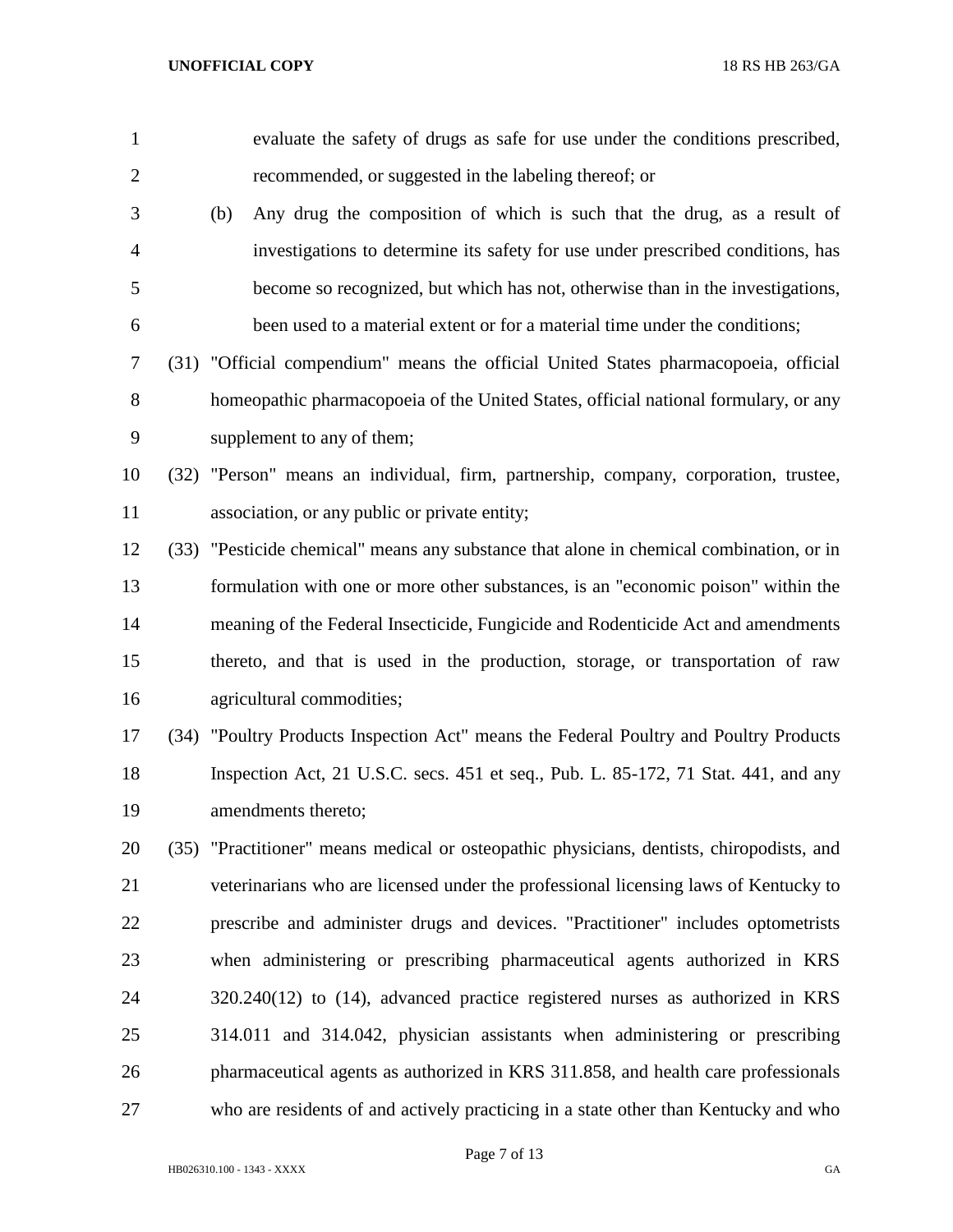are licensed and have prescriptive authority under the professional licensing laws of another state, unless the person's Kentucky license has been revoked, suspended, restricted, or probated, in which case the terms of the Kentucky license shall prevail;

 (36) "Prescription" means a written or oral order for a drug or medicine, or combination or mixture of drugs or medicines, or proprietary preparation, that is signed, given, or authorized by a medical, advanced practice registered nurse, dental, chiropody, veterinarian, or optometric practitioner, and intended for use in the diagnosis, cure, mitigation, treatment, or prevention of disease in man or other animals;

 (37) "Prescription blank" means a document that conforms with KRS 217.216 and is 11 intended for prescribing a drug to an ultimate user;

- (38) "Raw agricultural commodity" means any food in its raw or natural state, including all fruits that are washed, colored, or otherwise treated in their unpeeled natural form prior to marketing;
- (39) "Retail food establishment" means any food service establishment, retail food store, or a combination of both within the same establishment;

 (40) "Retail food store" means any fixed or mobile establishment where food or food products, including prepackaged, labeled sandwiches or other foods to be heated in a microwave or infrared oven at the time of purchase, are offered for sale to the consumer, and intended for off-premises consumption, but does not include establishments which handle only prepackaged, snack-type, nonpotentially hazardous foods, markets that offer only fresh fruits and vegetables for sale, food service establishments, food and beverage vending machines, vending machine commissaries, [or ]food processing establishments*, or home-based processors*;

- (41) "Salvage distributor" means a person who engages in the business of distributing, peddling, or otherwise trafficking in any salvaged merchandise;
- (42) "Salvage processing plant" means an establishment operated by a person engaged in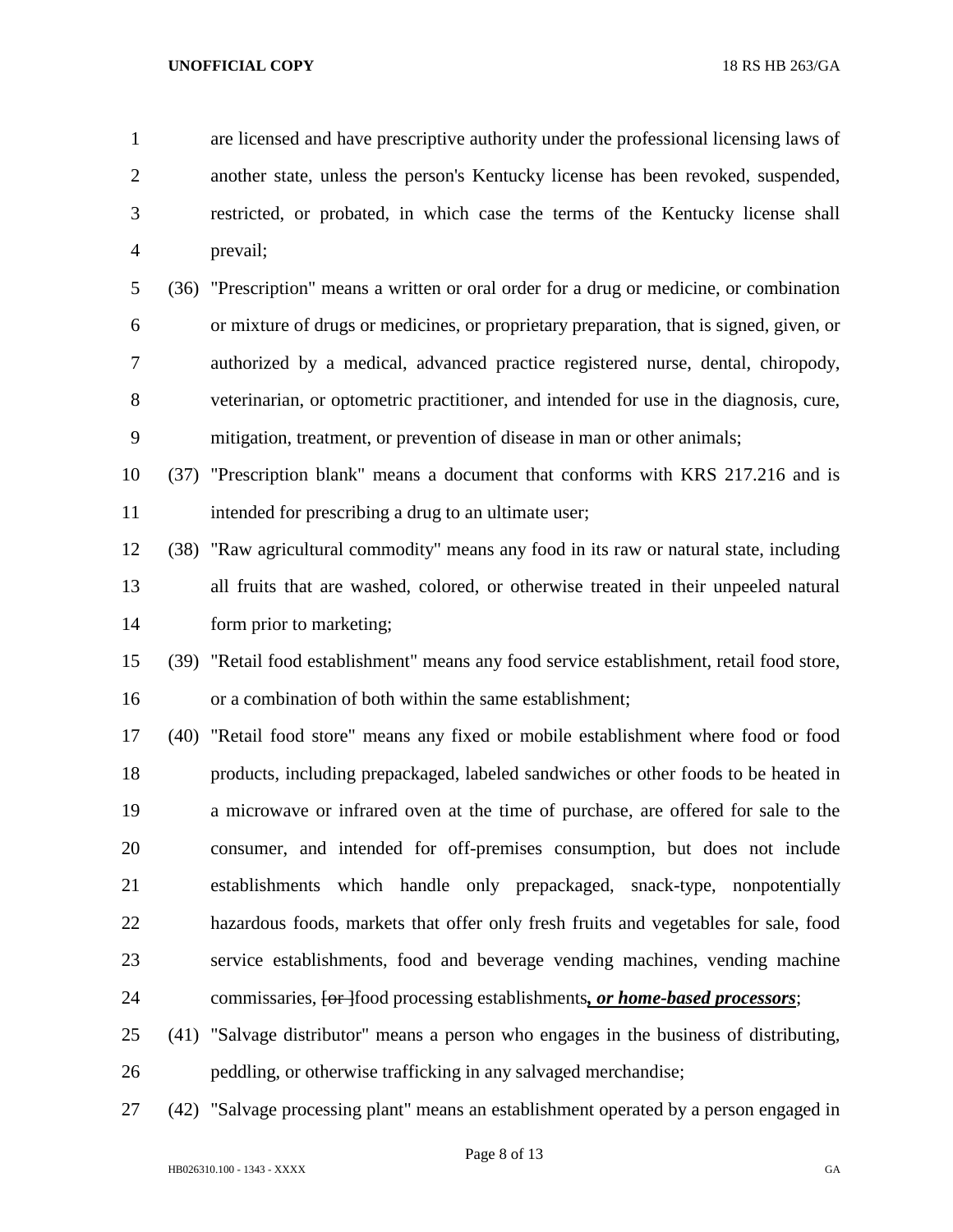the business of reconditioning, labeling, relabeling, repackaging, recoopering, sorting, cleaning, culling or who by other means salvages, sells, offers for sale, or distributes for human or animal consumption or use any salvaged food, beverage, including beer, wine and distilled spirits, vitamins, food supplements, dentifices, cosmetics, single-service food containers or utensils, containers and packaging materials used for foods and cosmetics, soda straws, paper napkins, or any other product of a similar nature that has been damaged or contaminated by fire, water, smoke, chemicals, transit, or by any other means; (43) "Second or subsequent offense" has the same meaning as it does in KRS 218A.010; (44) "Secretary" means the secretary of the Cabinet for Health and Family Services; (45) "Temporary food service establishment" means any food service establishment which operates at a fixed location for a period of time, not to exceed fourteen (14) consecutive days; (46) "Traffic" has the same meaning as it does in KRS 218A.010; (47) "Ultimate user" has the same meaning as it does in KRS 218A.010; (48) If an article is alleged to be misbranded because the labeling is misleading, or if an advertisement is alleged to be false because it is misleading, in determining whether the labeling or advertisement is misleading, there shall be taken into account, among other things, not only representations made or suggested by statement, word, design, device, sound, or in any combination thereof, but also the extent to which the labeling or advertisement fails to reveal facts that are material in the light of the representations or material with respect to consequences which may result from the use of the article to which the labeling or advertisement relates under the conditions of use prescribed in the labeling or advertisement thereof or under the conditions of use as are customary or usual; (49) The representation of a drug in its labeling or advertisement as an antiseptic shall be

considered to be a representation that it is a germicide, except in the case of a drug

Page 9 of 13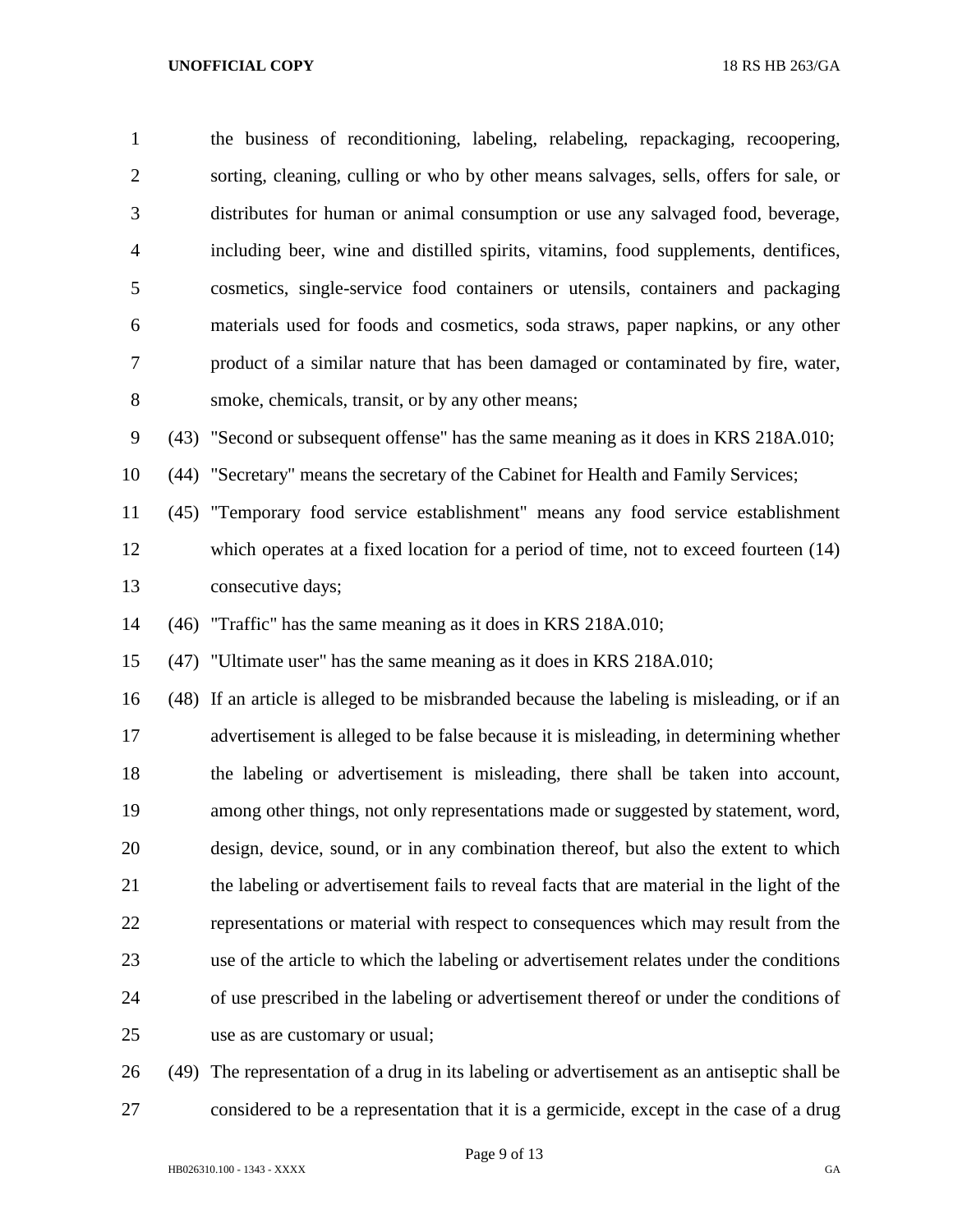purporting to be, or represented as, an antiseptic for inhibitory use as a wet dressing, ointment, dusting powder, or other use involving prolonged contact with the body;

 (50) The provisions of KRS 217.005 to 217.215 regarding the selling of food, drugs, devices, or cosmetics shall be considered to include the manufacture, production, processing, packing, exposure, offer, possession, and holding of those articles for sale, the sale, dispensing, and giving of those articles, and the supplying or applying of those articles in the conduct of any food, drug, or cosmetic establishment;

 (51) "Home" means a primary residence occupied by the processor, that contains only two (2) ranges, ovens, or double-ovens, and no more than three (3) refrigerators used for cold storage. This equipment shall have been designed for home use and not for commercial use, and shall be operated in the kitchen within the residence;

 (52) "Formulated acid food product" means an acid food in which the addition of a small amount of low-acid food results in a finished equilibrium pH of 4.6 or below that does not significantly differ from that of the predominant acid or acid food;

 (53) "Acidified food product" means a low-acid food to which acid or acidic food is added and which has a water activity value greater than 0.85, and a finished 17 equilibrium pH of 4.6 or below;

 (54) "Low-acid food" means foods, other than alcoholic beverages, with a finished equilibrium pH greater than 4.6, and a water activity value greater than 0.85;

(55) "Acid food" means foods that have a natural pH of 4.6 or below;

 (56) "Home-based processor" means a *person who in his or her*[farmer who, in the farmer's] home, produces or processes whole fruit and vegetables, mixed-greens, jams, jellies, sweet sorghum syrup, preserves, fruit butter, bread, fruit pies, cakes, or cookies;

 (57) "Home-based microprocessor" means a farmer who, in the farmer's home or certified or permitted kitchen, produces or processes acid foods, formulated acid food products, acidified food products, or low-acid canned foods, and who has a net

Page 10 of 13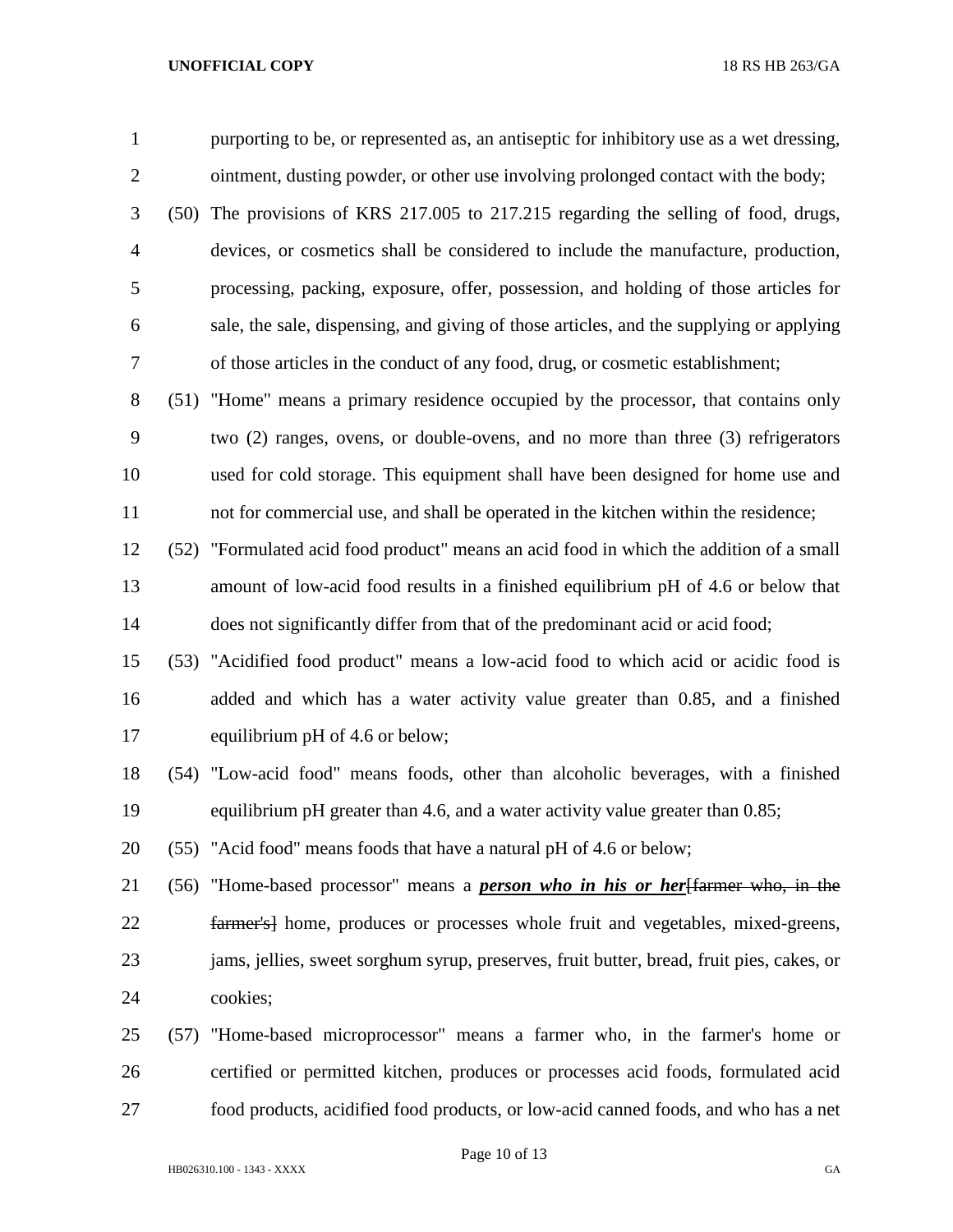income of less than thirty-five thousand dollars (\$35,000) annually from the sale of the product; (58) "Certified" means any person or home-based microprocessor who: (a) Has attended the Kentucky Cooperative Extension Service's microprocessing program or pilot microprocessing program and has been identified by the Kentucky Cooperative Extension Service as having satisfactorily completed the prescribed course of instruction; or (b) Has attended some other school pursuant to 21 C.F.R. sec. 114.10; (59) "Farmer" means a person who is a resident of Kentucky and owns or rents agricultural land pursuant to subsection (9) of KRS 132.010 or horticultural land 11 pursuant to subsection (10) of KRS 132.010. For the purposes of KRS 217.136 to 217.139, "farmer" also means any person who is a resident of Kentucky and has grown the primary horticultural and agronomic ingredients used in the home-based *microprocessed* [processed] products which they have produced; and (60) "Farmers market temporary food service establishment" means any temporary food service establishment operated by a farmer who is a member of the market which operates within the confines of a farmers market registered with the Kentucky Department of Agriculture for the direct-to-consumer marketing of Kentucky-grown farm products from approved sources for a period of time not to exceed two (2) days per week for any consecutive six (6) months period in a calendar year. 21 Section 2. KRS 217.136 is amended to read as follows: (1) A home-based processor shall be exempt from KRS 217.035, 217.037, and 217.125 if the following conditions are met: (a) All finished product containers are clean, sanitary, and properly labeled pursuant to subsection (3) of this section; (b) All home-processed foods produced under this exemption are neither adulterated nor misbranded pursuant to subsection (4) of this section; and

Page 11 of 13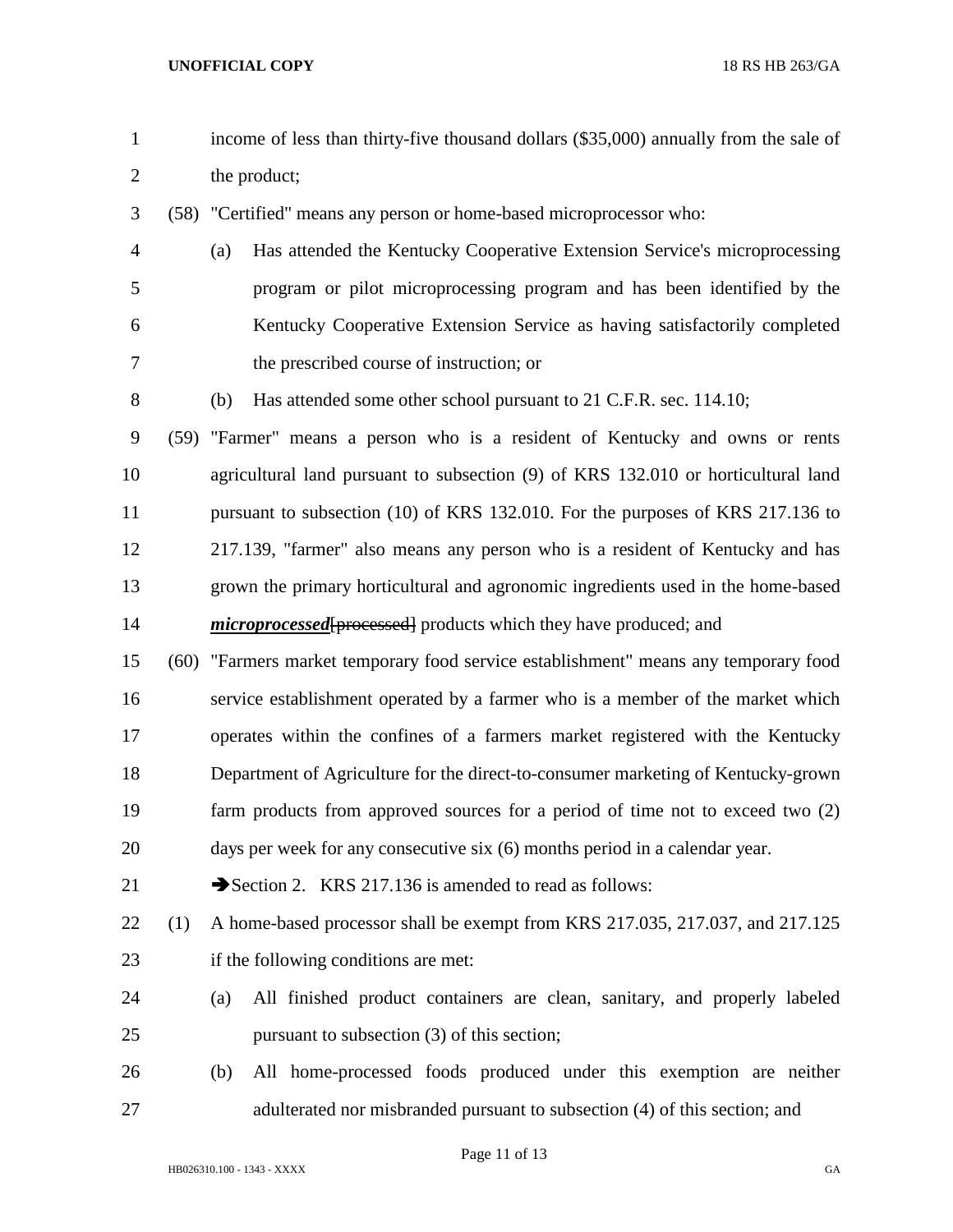| $\mathbf{1}$   |     | All glass containers for jams, jellies, preserves, fruit butter, and similar<br>(c)    |
|----------------|-----|----------------------------------------------------------------------------------------|
| $\overline{2}$ |     | products are provided with suitable rigid metal covers.                                |
| 3              | (2) | A home-based processor shall not produce or process for sale acid foods, acidified     |
| $\overline{4}$ |     | food products, formulated acid food products, or low-acid canned foods.                |
| 5              | (3) | A home-based processor shall label each of its food products and include the           |
| 6              |     | following information on the label of each of its food products:                       |
| 7              |     | The name and address of the home-based processing operation;<br>(a)                    |
| 8              |     | The common or usual name of the food product;<br>(b)                                   |
| 9              |     | The ingredients of the food product, in descending order of predominance by<br>(c)     |
| 10             |     | weight;                                                                                |
| 11             |     | The net weight and volume of the food product by standard measure, or<br>(d)           |
| 12             |     | numerical count;                                                                       |
| 13             |     | The following statement in ten (10) point type: "This product is home-<br>(e)          |
| 14             |     | produced and processed"; and                                                           |
| 15             |     | The date the product was processed.<br>(f)                                             |
| 16             | (4) | Food products identified in KRS 217.015(56) and not labeled in accordance with         |
| 17             |     | subsection (3) of this section are deemed misbranded.                                  |
| 18             | (5) | Food products identified in KRS 217.015(56) and produced, processed, and labeled       |
| 19             |     | in accordance with subsection (3) of this section are acceptable food products that    |
| 20             |     | may only be offered for sale <i>directly to consumers within this state, including</i> |
| 21             |     | from the home-based processor's home, whether by pick-up or delivery, at a             |
| 22             |     | market, roadside stand, community event, or online [by farmers markets, certified      |
| 23             |     | roadside stands, or on the processor's farm. These food products may be used in        |
| 24             |     | preparing and serving food.                                                            |
| 25             | (6) | Food products identified in KRS 217.015(56) and labeled in accordance with             |
| 26             |     | subsection (3) of this section shall not be required to be tested in determining       |
| 27             |     | whether or not the food product is an acid food, acidified food product, formulated    |

Page 12 of 13